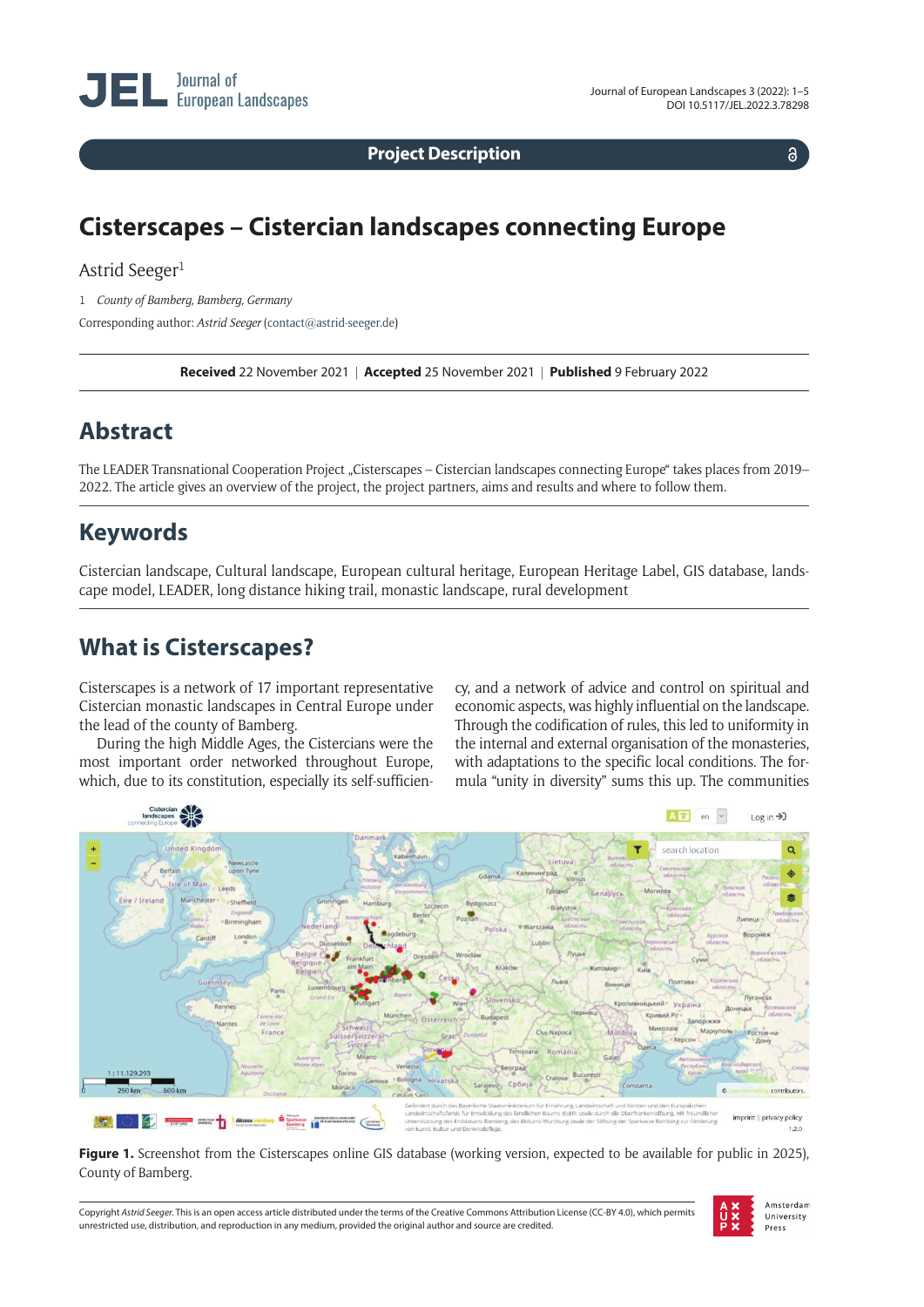

Figure 2. Graphic representation of the Cisterscapes network with its 17 monastic landscapes in 5 European countries, County of Bamberg.

also drew on resources far outside the monastery complexes. They thus shaped the surrounding landscapes in a specific way, which is still very visible in many places today.

The Cistercians' landscape development is significant for Europe, because their migration process and cultural exchange had a decisive influence on the medieval urban-rural structure in Europe.

Cistercian monastic landscapes reflect the forms and techniques of land use and settlement policy of the Cistercians, their adaptation to natural conditions and spiritual guidelines. The cultural landscape character can still be seen in the landscape in a wide radius around the monasteries today, as inventories of elements and structures from the Cistercian period show. Therefore, cultural landscape inventories were carried out for all 17 monastic landscapes in order to identify these structures.

The following elements are characteristic:

- An elaborate hydraulic engineering system for the supply and disposal of water to the monastery and for energy production (wells, kitchen, latrines in the monastery, brewery, mills);
- Extensive pond management due to the fasting regulations;
- Granges, specialised farmyards with correspondingly large plots of land for agriculture and livestock breeding as the economic basis of the monastery economy;
- Large forests for timber and firewood;
- Viticulture for religious purposes, but also for trade;
- Fruit and hop growing;
- Town courts as marketing places for the surpluses.

Today, only an association of European Cistercian monasteries with their surrounding monastic landscapes can reflect the network that flourished in the Middle Ages. To show the organisational principle of the order, it is important to look at individual filiation lines (founding lines of daughter monasteries). Cisterscapes thus represents a section of the filiation of the primary abbey of Morimond, France.

## **Project partners**

#### **Germany:**

- Monastic landscape of Ebrach (Bavaria, County of Bamberg);
- Monastic landscape of Bronnbach (Baden-Wurttemberg, County of Main-Tauber-Kreis);
- Monastic landscape of Langheim (Bavaria, County of Lichtenfels);
- Monastic landscape of Loccum (Lower Saxony, County of Nienburg / Weser);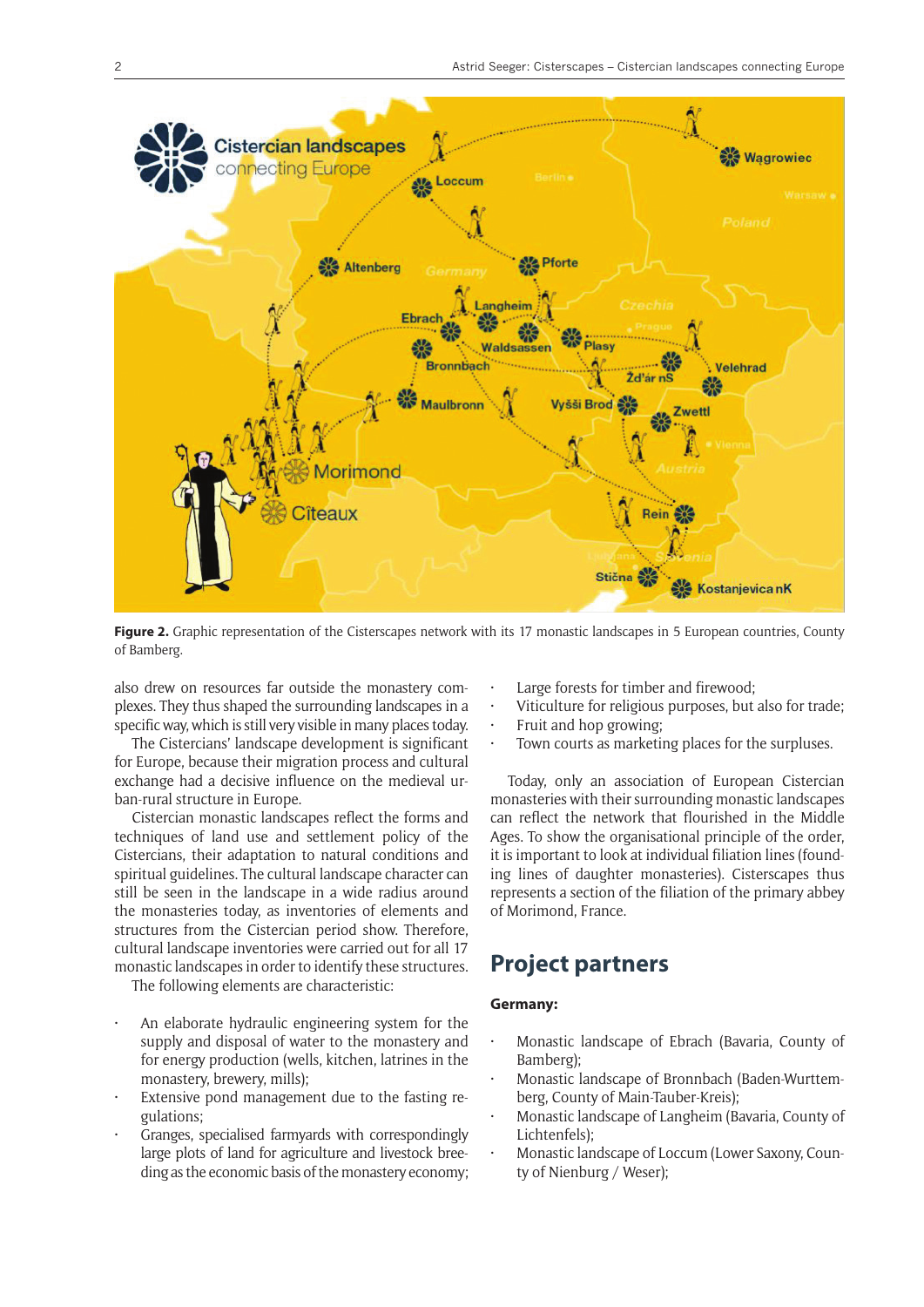

**Figure 3.** Graphic representation of images from all 17 Cisterscapes monastic landscapes, County of Bamberg.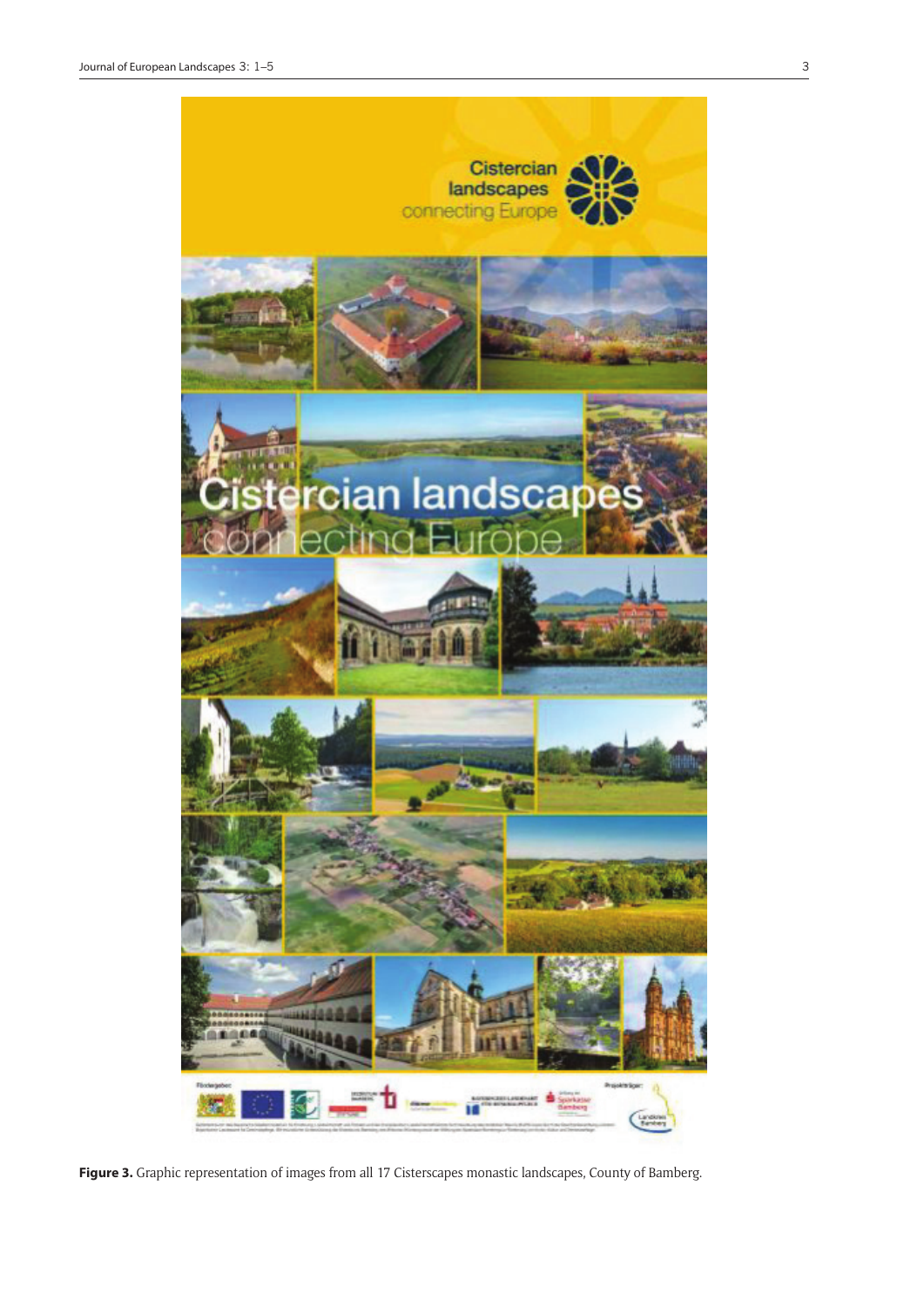- Monastic landscape of Maulbronn (Baden-Wurttemberg, County of Enzkreis);
- Monastic landscape of Pforte (Saxony-Anhalt, County of Burgenlandkreis);
- Monastic landscape of Waldsassen (Bavaria, County of Tirschenreuth).

### **Austria:**

- Monastic landscape of Rein (Styria);
- Monastic landscape of Zwettl (Lower Austria).

### **Poland:**

• Monastic landscape of Wągrowiec/Łekno (Region of Wielkopolska).

### **Slovenia:**

- Monastic landscape of Kostanjevica na Krki (Region of Dolenjska);
- Monastic landscape of Stična (Ivančna Gorica, Region of Dolenjska).

#### **Czech Republic:**

- Monastic landscape of Plasy (County of Plzeň, Bohemia);
- Monastic landscape of Velehrad (County of Zlín, Moravia);
- Monastic landscape of Vyšší Brod (County of Český Krumlov, South Bohemia);
- Monastic landscape of Žd'ár nad Sázavou (County of Vysocina, Moravia).

## **Aims of the project**

The project aims at establishing concepts and measures to raise awareness of research, mediation and valorisation of European Cistercian landscapes in order to enhance the value of these regions for science, tourism, regional development and public relations work and to highlight their importance for European history and future. A European network of regions and stakeholders is to be created, established and preserved for the future.

To this end, educational measures are to be implemented incorporating communication with the help of modern technologies.

In order to strengthen and preserve these achievements, to increase range and reach more people all over Europe with the message of Cisterscapes, the network is currently applying for the transnational European Heritage Label. The application has been submitted to the Bavarian State

Ministry for Science and Arts on 1 September and is now taking its course through German and European institutions for evaluation and a possible award in 2024.

## **Project's results**

The project is currently ongoing (until 2022). In case of the award of the European Heritage Label, the network will continuously launch new measures and activities to promote the European significance of its cultural heritage.

In the ongoing LEADER Transnational Cooperation Project, the following results are to be achieved by the end of 2022:

As a basis for all subsequent activities, all project partners conducted a cultural landscape inventory in their monastic landscapes in order to identify characteristic landscape elements of Cistercian origin (in a radius of approximately 50 km around the respective monastery). In order to collect all the elements in the same form and place, a joint online GIS database has been established. In a next step, the database is to be made accessible to public users to promote citizen science in the field of cultural landscape research and inventory.

Starting from the material in the database, 3D visualisations of the monastic landscapes will be established in the form of landscape models with AR markers implemented indoors or outdoors on site at the local project partners. An additional app will deliver further information about Cistercian monastic landscapes and their typical individual elements.

A professional landscape film with aerial shots of characteristic monastic landscape elements and structures, interviews and stories from locals is being conceived and produced. It will serve as educational material for schools, museums and regional and national media and contribute to a European understanding and appreciation of the importance of our cultural heritage.

For the purpose of illustrating the interconnection between the individual monastic landscapes and project partners across Europe through the filiation of the Cistercian order, a European long distance hiking trail named ". Way of the Cistercians" is conceived connecting the 17 monastic landscapes with the Cistercian mother monastery in Cîteaux, France, using three lines (North line coming from Poland / central line coming from Moravia / south line coming from Slovenia). With this, sustainable tourism and a slow and conscious experiencing of the landscapes is promoted. The Way of the Cistercians is to be included in the outdooractive online services and made hikeable via GPS.

Additional educational programmes for schools as well as trainings for teachers and local hiking guides are developed.

A project website, joint public relations work as well as Cisterscapes channels on Facebook, Instagram and Youtube help to raise awareness and communicate on our common cultural heritage all across Europe.